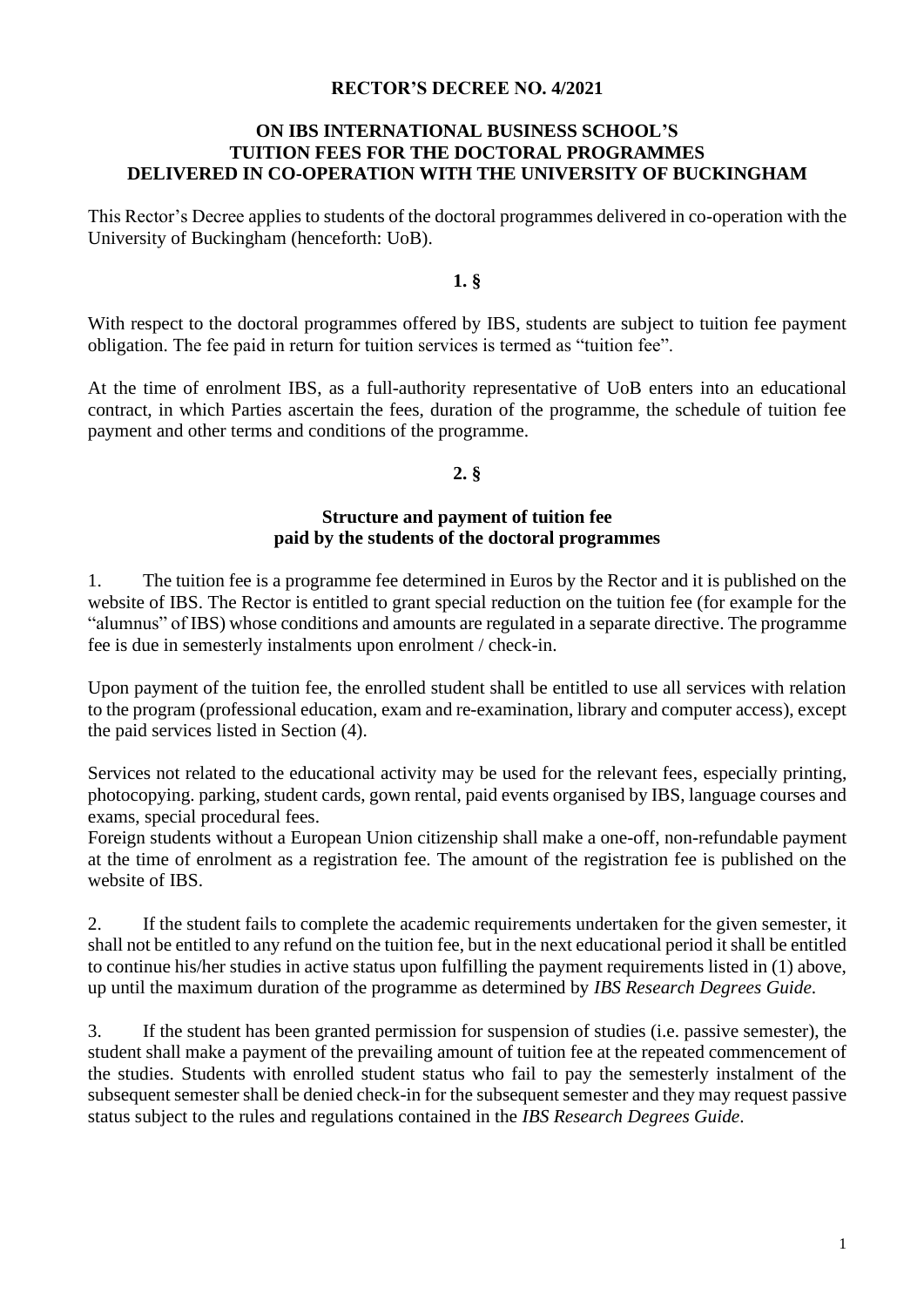## **2. Charges related to payment of the tuition fee**

A) Procedural fee due to non-standard payment method or schedule of the tuition fee

All payment methods or schedules deviating from standard methods and schedules shall be subject to the individual permission of the Rector, upon payment of an additional procedural fee, in amount of 5% of the tuition fee. The fee contains the penalty forfeit, banking and postage charges and any administrational additional expenses. Sums in the individual permission must be stated in EUR; if the student wishes to pay in HUF, the conversion rates stated in § 2 Section (4) shall be applied.4.

B) Status activation fee

If Student fails to complete the Programme within the period stated in the *IBS Research Degrees Guide*, and an extension has been granted, the Student must pay a 500 EUR status activation fee in addition to the tuition fee, in each additional semester. IBS may waive the additional fee if the student does not require consultancy services during the extension period.

C) Validation fee

In order to cover the costs of the preliminary assessment of the research student's application, part of the first semester's tuition fee (validation fee) may be charged prior to enrolment as a condition of the admissions process. The sum of the validation fee must be published on the website. If the application is rejected, the validation fee shall be refunded. If the application is accepted, then the amount of the validation fee shall be deducted from the first semester's tuition fee. In the case of an accepted application, the validation fee shall not be refunded (not even if the applicant decides not to enrol on the programme).

### **3. Other administrative and service fees**

A. Mailing costs

If the Student does not pick up his/her degree certificate at IBS, the School will send it to the Student by post (registered mail) to Hungary and abroad, free of charge. Mailing by courier is only possible upon the Student's written request and at the Student's own cost.

# **4. HUF payment of fees stated in EUR**

Students may choose to pay the tuition fee in Hungarian Forints. The HUF equivalents of the tuition fees, valid for a given semester, shall be published by IBS in the guidelines for registration, based on the following calculation:

HUF equivalent of tuition fee = Tuition fee in EUR, multiplied by the 6-month average of the currency rate, multiplied by (100% plus the difference between the average HUF and average EUR interest rates for the preceding 6 months)

> *Definitions: 'Tuition fee in EUR' = the amount as defined in Section (1) of §2 above '6-month' = the 6 calendar months preceding the semester (1 January – 30 June; 1 July – 31 December) 'Currency rate' = the rate of exchange for which Erste Bank sells Euros for Forints to private persons 'Averaged' = the arithmetic mean of the rates published for each workday 'HUF interest rate' = the prime rate of interest published by the Hungarian National Bank 'EUR interest rate' = 6-month EURIBOR interest rate*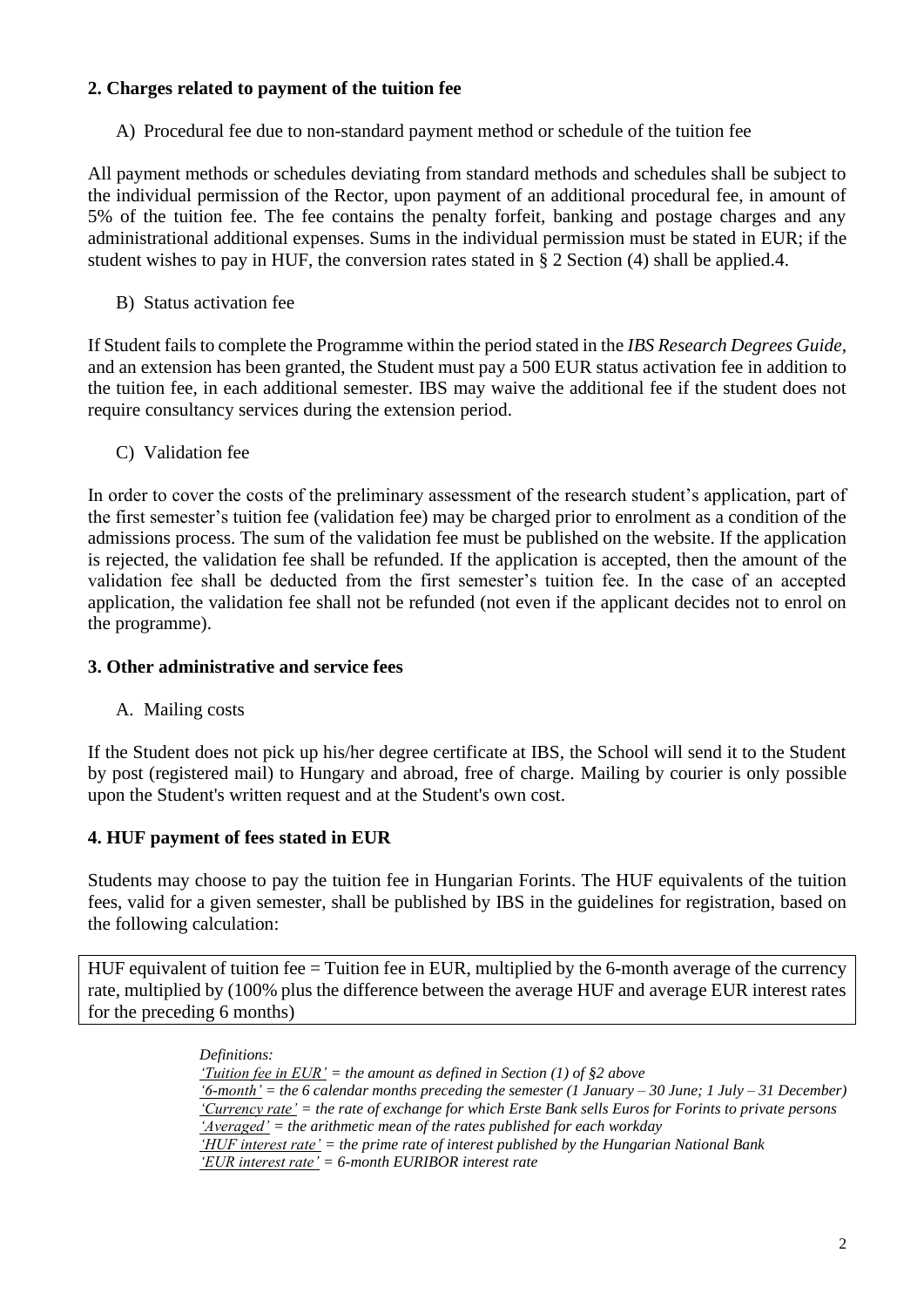### **Tuition fee payment regulations**

1. The tuition fee is due in equal semesterly instalments, at the date of enrolment / check-in for the first and second semesters respectively.

Students who fail to make the payment of the due tuition fee shall not be allowed to enrol / check in for the respective semester, furthermore, shall be unauthorized to have resort to the services provided by IBS (including password-protected online services). In the case of other debts to IBS (fees listed in Section 2.§ 3 and library fines), IBS shall impose the academic restrictions mentioned above only if the total debts exceeds 200 EUR, except at the commencement of the final semester, by which time Student must clear all debts.

In case of a default payment exceeding 15 days with regards to an authorised debt against IBS, IBS shall notify the student in writing about the due payment of the tuition within the additional deadline set forth by the notification. If the students within the defined additional deadline fail to make the payment of the payment arrear towards IBS, IBS shall have the right to terminate immediately the student's legal relationship by a written termination declaration addressed to the student.

2. The tuition fees shall not be claimed back in whole or in part, by taking the following cases into consideration:

- a. if a student from any of the European Union member states prior to the first day of the term time requests the termination of its student legal relationship, or the declaration of the term as a passive term, it shall be entitled to reclaim the full amount of tuition fee that has been paid.
- b. if a student requests a passive semester or the termination of its student contract after the beginning of the semester's term time but within one calendar month of the first day of the term time, the student shall be provided an opportunity to use 80% of tuition fee paid for the given semester to cover part of the tuition fee in a later semester, within 1 calendar year. Only students from the European Union may reclaim tuition fees that have been paid but not used.
- c. if a student from outside the European Union, who has enrolled / checked in for the semester, through no fault of his/her own fails to receive a visa / residency permit, they shall be entitled to reclaim 1.) the tuition fee paid for the given semester minus 20% of its standard list price; 2.) the full amount of any tuition fees pre-paid for later semesters (if relevant); 3.) for new students, the registration fee minus 200 EUR. 200 EUR from the registration fee and the 100 EUR application fee are non-refundable. This refund can be claimed until the last day of the coursework period of the given semester (last teaching day).
- d. if a student outside the European Union received a visa / residency permit but fails to start or continue his/her studies, he/she shall not be entitled to reclaim the tuition fee. The registration fee is also non-refundable in this case.
- e. if the student from outside the European Union failing to start or continue his/her studies possesses a residence permit in Hungary unrelated to his/her studies at IBS, he/she shall be entitled to refunds according to a)-b) above. The registration fee is non-refundable in this case either.
- f. if, due to unavoidable external circumstances (e.g. in connection with regulations related to a pandemic), IBS provides education and assessments (or part of them) in online format instead of services requiring personal presence, the student shall not be entitled to reclaim the tuition fee.
- g. if IBS terminates the student's contract for the reason of the student violating norms of decent behaviour, causing damage to the interests and the community of IBS, the student shall not be entitled to reclaim the tuition fee.